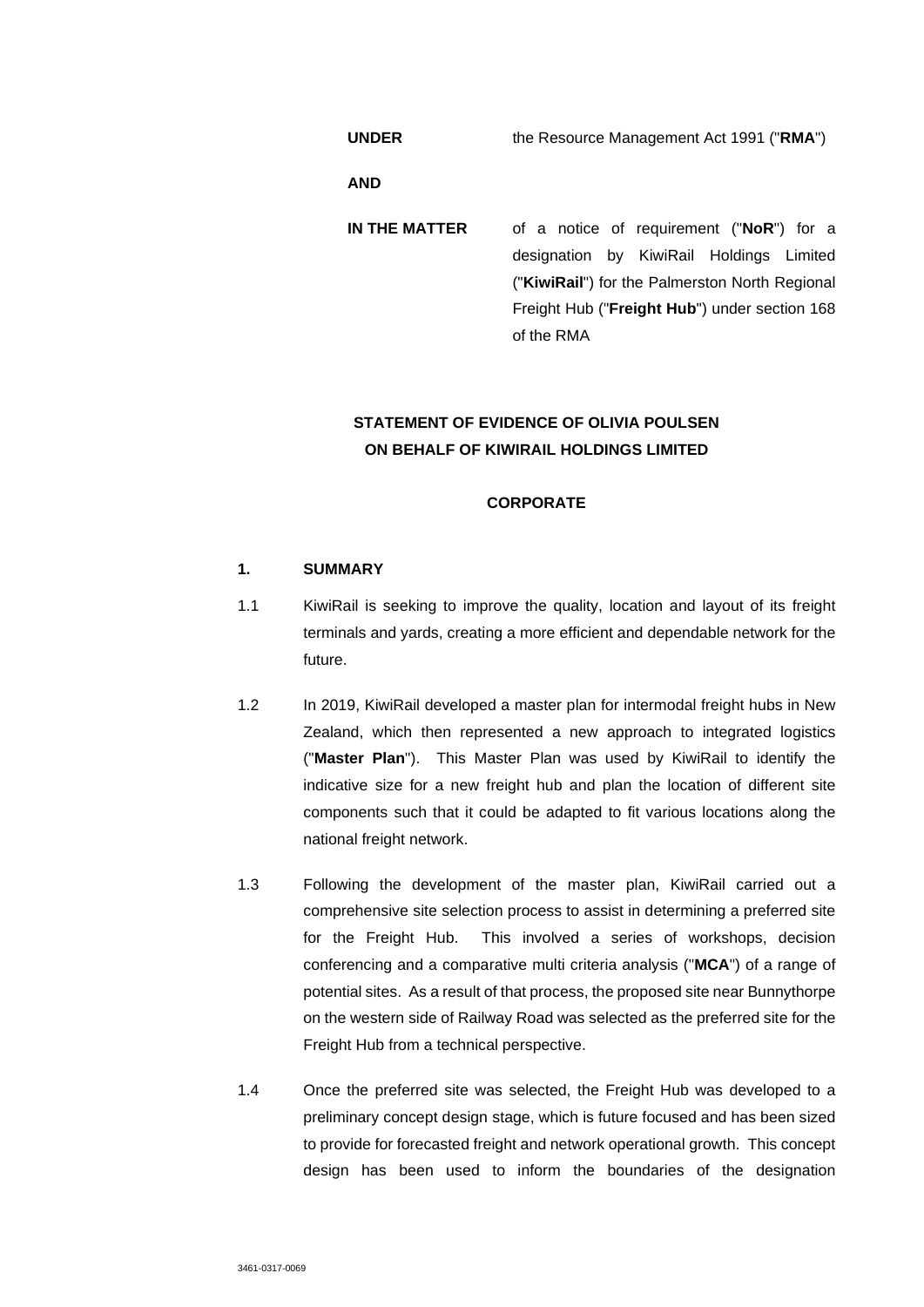("**Designation Extent**") for the Freight Hub for which KiwiRail now seeks approval.

- 1.5 Since 2019, KiwiRail has carried out extensive engagement in relation to this project, to ensure that stakeholders and the public were informed of the progress of the project and had an opportunity to provide input. This has involved a multifaceted approach from in-person meetings and drop-in sessions, to (often in response to Covid-19 restrictions) online zoom sessions and an online interactive map. As well as working with a range of key stakeholders, KiwiRail has been engaging with iwi as part of an ongoing commitment to developing effective and enduring iwi partnerships.
- 1.6 KiwiRail is committed to working with its key stakeholders, iwi and the wider community as the project progresses.

## **2. INTRODUCTION**

2.1 My full name is Olivia Jane Poulsen. I am the Executive General Manager of Property at KiwiRail. I hold the qualifications of a Bachelor of Laws and a Bachelor of Arts from the University of Auckland.

#### **Experience**

2.2 I have been at KiwiRail since 2017, initially as a Senior Legal Counsel. In 2019, I was appointed as the General Manager for Investment and Capital Transactions. I began my current role as the Executive General Manager of Property in January this year. Prior to working at KiwiRail, I have been employed in a variety of legal roles since 2004, including at Auckland Airport and have been involved in a range of development and consenting projects.

### **Involvement in the Freight Hub**

- 2.3 In my prior role at KiwiRail as the General Manager for Investment and Capital Transactions, I led the team responsible for the development of the Master Plan for the Freight Hub, the site selection process, as well as engagement with community and stakeholders. In my current role, I have remained heavily involved in the Freight Hub particularly in relation to KiwiRail's engagement with iwi, customers, the local community and businesses.
- 2.4 In my role as Executive General Manager of Property, I am responsible for resource management planning, leasing, facilities management, land acquisitions and disposals, and iwi engagement and as such, I am very familiar with these matters as they relate to the Freight Hub.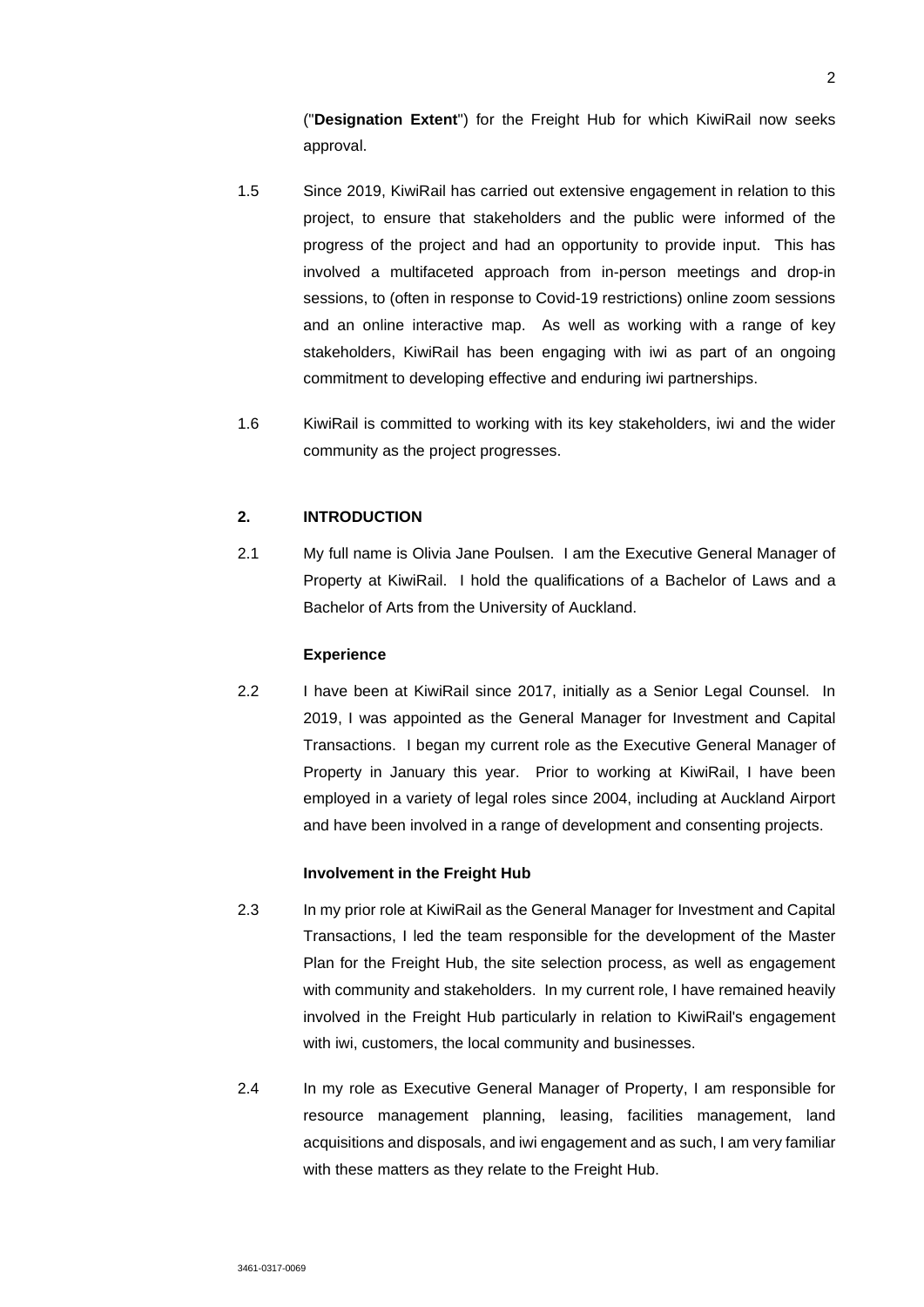### **3. SCOPE OF EVIDENCE**

- 3.1 This statement of evidence will:
	- (a) explain the development of the Master Plan;
	- (b) outline the process for selecting the location and developing a concept design for the Freight Hub;
	- (c) explain KiwiRail's approach to community engagement in relation to the Freight Hub; and
	- (d) respond to relevant submissions received and matters raised in the Section 42A Report.

#### **4. MASTER PLAN**

- 4.1 Rail terminals and yards are a crucial part of KiwiRail's railway network. KiwiRail is seeking to improve the quality, location and layout of its freight terminals and yards, to create a more efficient and dependable network which is suitable for future growth. As part of this, KiwiRail is planning to develop intermodal freight "hubs" to improve the efficiency of the movement of freight by rail. KiwiRail's strategy for intermodal freight "hubs" is focused on improving direct access to the rail corridor to enable efficient movement of freight.
- 4.2 In 2019, KiwiRail developed a Master Plan for intermodal freight hubs in New Zealand, which then represented a new approach to integrated logistics. Masterplanning is a tool that major infrastructure providers use to guide the effective and efficient development (or redevelopment) of land. A master plan approach has been used to integrate KiwiRail's technical and operational rail requirements with spatial requirements, to assist KiwiRail in developing or redeveloping its yards across New Zealand.
- 4.3 The Master Plan was developed based on future operational requirements, using specialist rail input from Stantec's North American branch. To develop the Master Plan and identify future hub requirements, existing and future freight demand in the central North Island was used.<sup>1</sup> The predicted changes in freight flows and greater demand has a spatial impact in terms of the extent of land required to develop facilities that will meet the projected increase in demand. The analysis showed a need to provide longer track lengths to accommodate 1500 metre trains, plan for higher speeds for marshalling traffic,

1

Intermodal Freight Hub Master Plan – Palmerston North Report, April 2020, at section 2.2.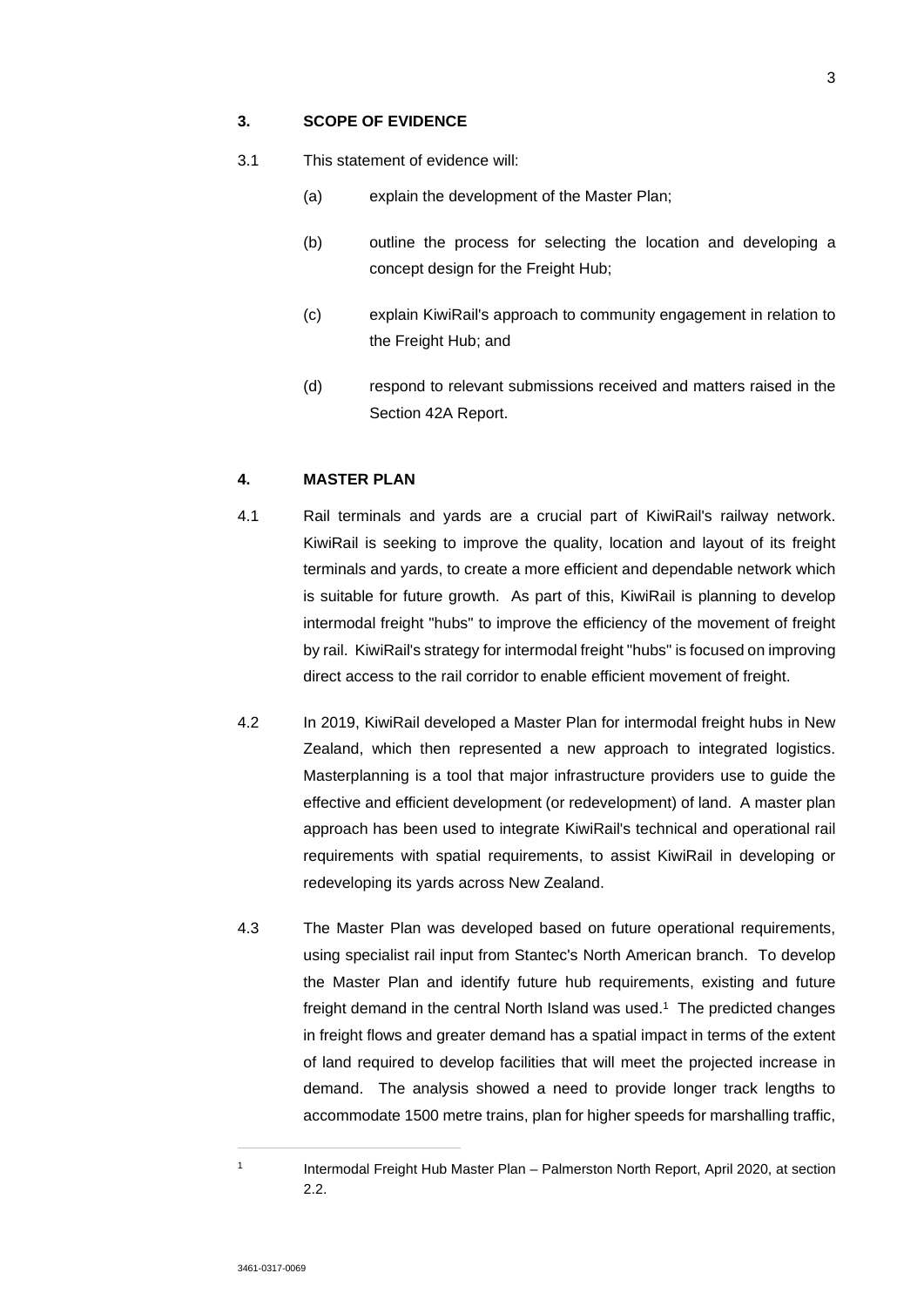and to work the marshalling yards from both ends of the terminal in order to reduce dwell times.<sup>2</sup> Consideration was also given to the required operational components of a regional freight hub as well as applicable rail standards, and safety requirements.

- 4.4 Three key functions of intermodal freight hubs were identified when developing the Master Plan, being:<sup>3</sup>
	- (a) the marshalling of trains;
	- (b) network services such as wagon storage, equipment maintenance and yard operations; and
	- (c) container and commodity storage, enabling commercial opportunities to work with partners in freight forwarding thereby improving direct access to rail for customers.
- 4.5 Having regard to KiwiRail's operational requirements and these key functions, a concept layout for an intermodal hub was developed. The Master Plan was used by KiwiRail to identify an appropriate location for a freight hub along the North Island Main Trunk ("**NIMT**") line (the process for which I discuss in the following sections). The Master Plan will also be used in the future development of intermodal freight hubs around the country, to guide the extent of land needed and identify the key operational requirements.

# **5. SITE SELECTION AND DESIGN PROCESS**

- 5.1 KiwiRail carried out a comprehensive process to determine the location for the Freight Hub. This process is discussed in detail in Ms Bell's evidence.<sup>4</sup> Broadly, this was conducted by way of:
	- (a) a series of three workshops and decision conferencing which I attended along with various technical experts, key stakeholders, iwi representatives and other KiwiRail representatives; and
	- (b) an MCA of a long list and short list of potential site options against a broad range of criteria from rail and property degree of difficulty to noise and vibration, ecology and strategic fit.

 $\overline{2}$ Intermodal Freight Hub Master Plan – Palmerston North Report. April 2020, at section 3.2.

<sup>3</sup> Intermodal Freight Hub Master Plan – Palmerston North Report. April 2020, at section 3.2.

<sup>4</sup> Evidence of Karen Bell, dated 9 July 2021.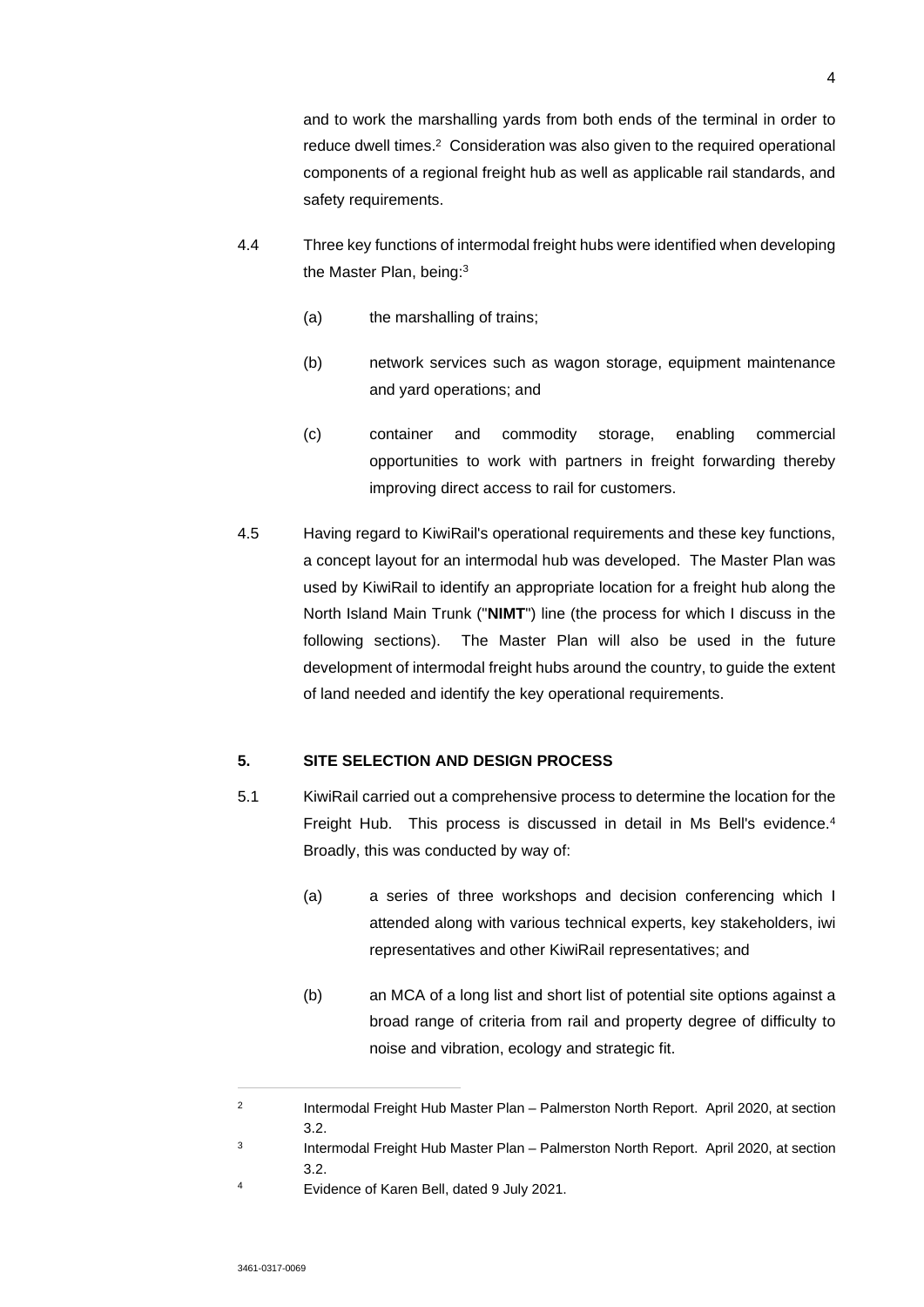5.2 Initially, nine potential area options were identified along the NIMT (and outside "developed" urban areas) and assessed. This included four sites in the vicinity of Bunnythorpe, four in the vicinity of Longburn and the existing rail yard at Tremaine Avenue ("**Existing Freight Yard**"), as shown in the table below.

| Area     | <b>Description</b>                                |  |
|----------|---------------------------------------------------|--|
| Option 1 | Bunnythorpe 1: West Side                          |  |
| Option 2 | Bunnythorpe 2: East Side                          |  |
| Option 3 | Bunnythorpe 3: West Side (Airport)                |  |
| Option 4 | Bunnythorpe 4: East Side                          |  |
| Option 5 | Longburn 5: North Side                            |  |
| Option 6 | Longburn 6: North West Side                       |  |
| Option 7 | Longburn 7: West Side (River)                     |  |
| Option 8 | Longburn 8: South East Side                       |  |
| Option 9 | Existing KiwiRail Freight Yard in Tremaine Avenue |  |

*Table 1: Long list of areas assessed as part of the MCA* 

- 5.3 This was subsequently reduced to five options as a result of comparative assessments undertaken by KiwiRail's technical experts and workshops. Further assessment of those options reduced the site selection process to three potential sites all of which were in the north-east of Palmerston North.
- 5.4 Following further assessments by technical experts and a workshop, Site 3 was identified as the preferred site from a technical perspective for a range of reasons including its strategic fit with relevant planning and policy documents, its operational rail benefits, and the opportunities for connectivity to the wider strategic transport network.
- 5.5 Following the identification of the preferred site, KiwiRail considered the potential indicative layout of the site for the purposes of a preliminary concept design. Stantec developed four site layout options initially for KiwiRail to consider. While all of these layouts would meet its operational requirements, KiwiRail selected the layout where the operational areas, such as the container terminal and marshalling yard, were located further away from Bunnythorpe as the adverse effects including noise and vibration were less significant.
- 5.6 An indicative site layout is shown in Mr Skelton's evidence and the technical inputs that were considered in developing this site layout are discussed in more detail in his evidence.<sup>5</sup> The concept plan was used as the basis to then develop the spatial extent of the designation for the Freight Hub as discussed in Ms Bell's evidence  $6$

<sup>5</sup> Evidence of Michael Skelton, dated 9 July 2021, at section 5.

<sup>6</sup> Evidence of Karen Bell, dated 9 July 2021.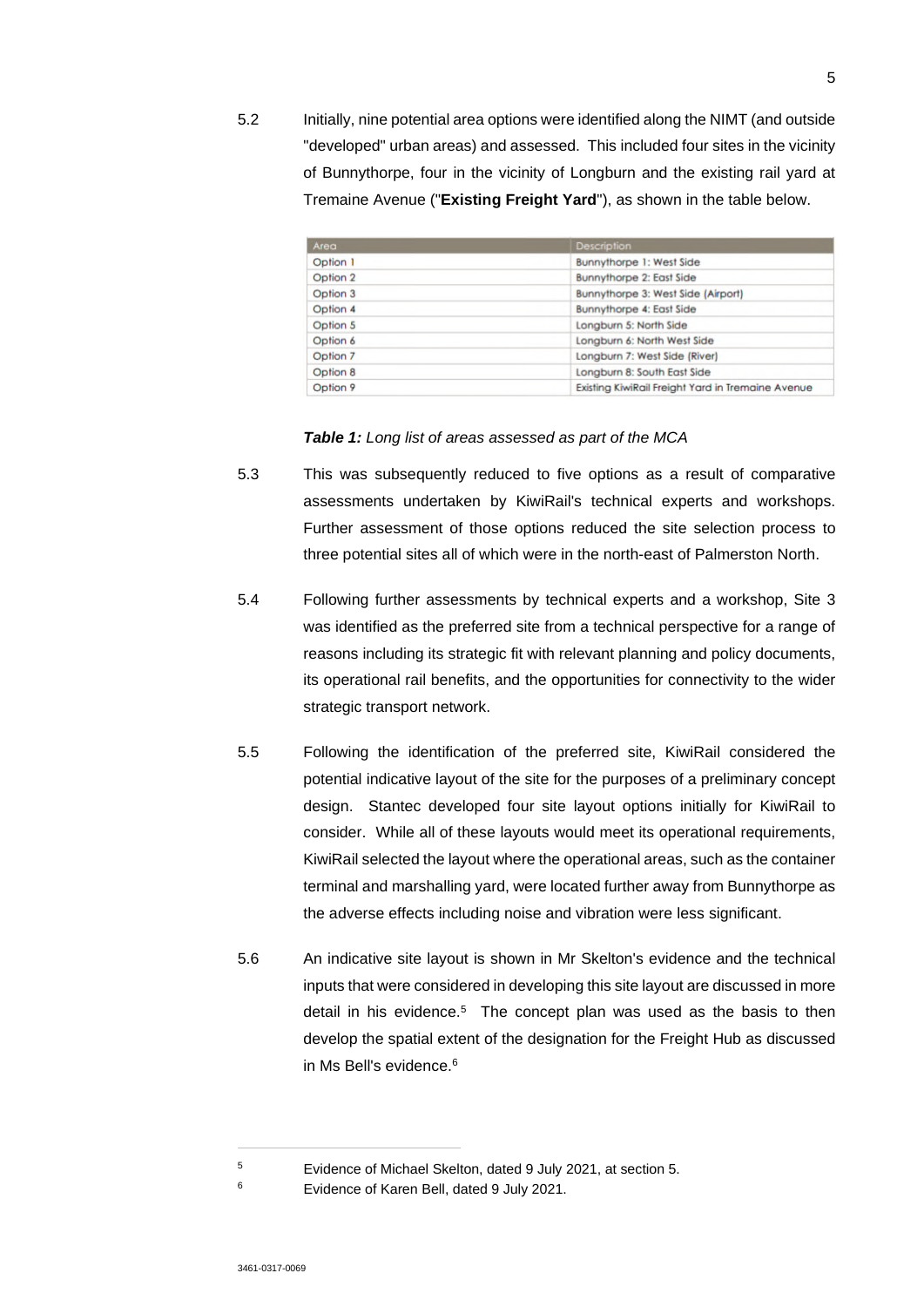5.7 KiwiRail recognises that a development of this scale will have potential adverse effects on the surrounding environment and will be a change for the community. KiwiRail has worked hard with its team of consultants to configure the elements of the Freight Hub in a way that minimises potential effects while also developing specific mitigation works including noise walls / bunds and landscaping. These measures are discussed in further detail in the evidence of the relevant technical experts.

## **6. KIWIRAIL'S APPROACH TO ENGAGEMENT**

### **Engagement objectives**

- 6.1 KiwiRail's representatives and consultant team have engaged with a wide range of parties over many months to ensure the community were kept informed and given an opportunity to provide feedback. This input, along with technical assessments, helped to shape the resulting layout for the Freight Hub.
- 6.2 The engagement objectives were:<sup>7</sup>
	- (a) Transparency in the process by keeping stakeholders and the community informed of progress, raising awareness of how the public can be involved, and clearly explaining how and why decisions have been made.
	- (b) Actively seeking and welcoming input from the public, iwi and stakeholders at various stages of the project. The project team wanted to develop a strong understanding of all interested parties' views on the Freight Hub.
	- (c) Supporting stakeholders and the community to understand how the Freight Hub fits into the development of transport infrastructure for Palmerston North and the lower North Island. As part of this, KiwiRail has actively engaged with key stakeholders to understand the broader plans and investment objectives for the region.
- 6.3 KiwiRail has undertaken a multifaceted approach to community engagement, the methods of which are discussed in further detail in relation to relevant parties below. The project team also adapted the engagement approach in response to the COVID-19 pandemic and nationwide alert level restrictions to include online zoom sessions when engagement could not occur in person due

<sup>7</sup> Community Engagement Summary Report, October 2020, at section 2.1.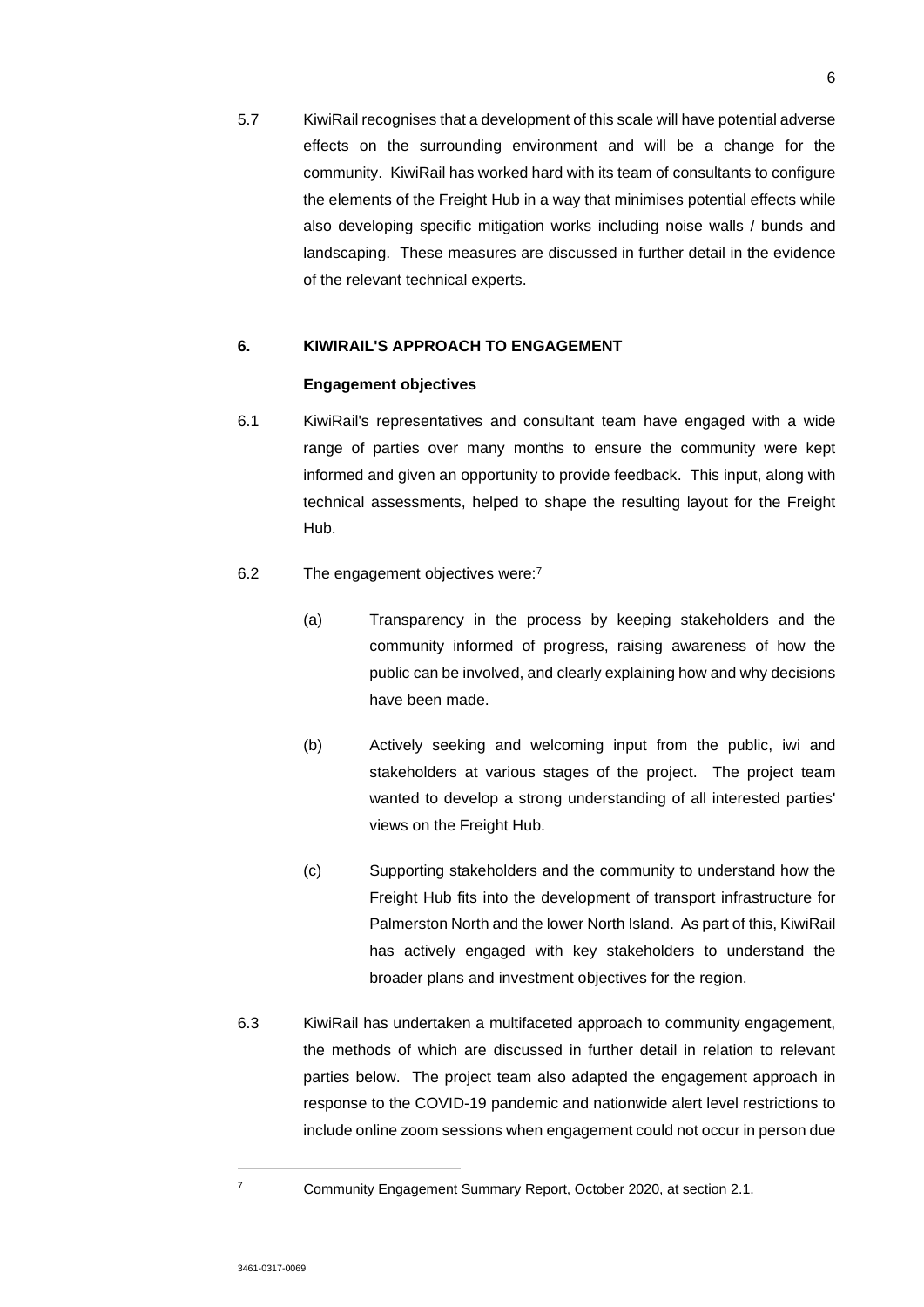to these restrictions. I have been involved in each phase of the engagement programme.

## **Engagement with iwi**

- 6.4 Following the announcement of the Provincial Growth Fund ("**PGF**") funding for the Freight Hub in 2019, KiwiRail engaged with iwi early and reached out to several iwi groups with interests in the wider Palmerston North area. Three main groups were identified for engagement, being:<sup>8</sup>
	- (a) Ngāti Kauwhata;
	- (b) Rangitāne o Manawatū; and
	- (c) Ngāti Raukawa ki te tonga.
- 6.5 The initial wide engagement phase identified key iwi interests and subsequent engagement more focused on a core group (although the initial wider iwi contact list was kept updated through project mail outs).
- 6.6 Since 2019, there has been contact between the parties depending upon the project development phase. This has taken different forms, including zoom and face to face hui. A detailed list of engagement with iwi including meeting dates is included as **Appendix 1** to my evidence. Broadly, this engagement has involved:
	- (a) **Participation in the MCA workshops** Ngāti Kauwhata and Rangitāne attended workshops 2 and 3 of the MCA process in 2019. They were invited to rank site locations and provide feedback in a form of their choice. Ngāti Kauwhata provided comments on site options, initially preferring site options in the north east over the southern site options.<sup>9</sup> As we moved through the assessment process, for the northern options there was a clear preference for sites away from the Aorangi Marae, which was a key factor in reducing the short list to three. Of those three sites, Ngāti Kauwhata indicated a preference for Site 4, followed by Site 3.

<sup>8</sup>

In identifying these groups, KiwiRail sought advice from both Palmerston North City Council ("**PNCC**") and Waka Kotahi, and supplemented that with local knowledge from representatives from Te Kupenga Mahi (KiwiRail's internal Maori network who ensure Tikanga is upheld), presenting at Manawatu District Council's Nga Manu Taiko.

<sup>9</sup> **Palmerston North Regional Freight Hub Multi Criteria Analysis and Decision** Conferencing Process, June 2020, at page 82.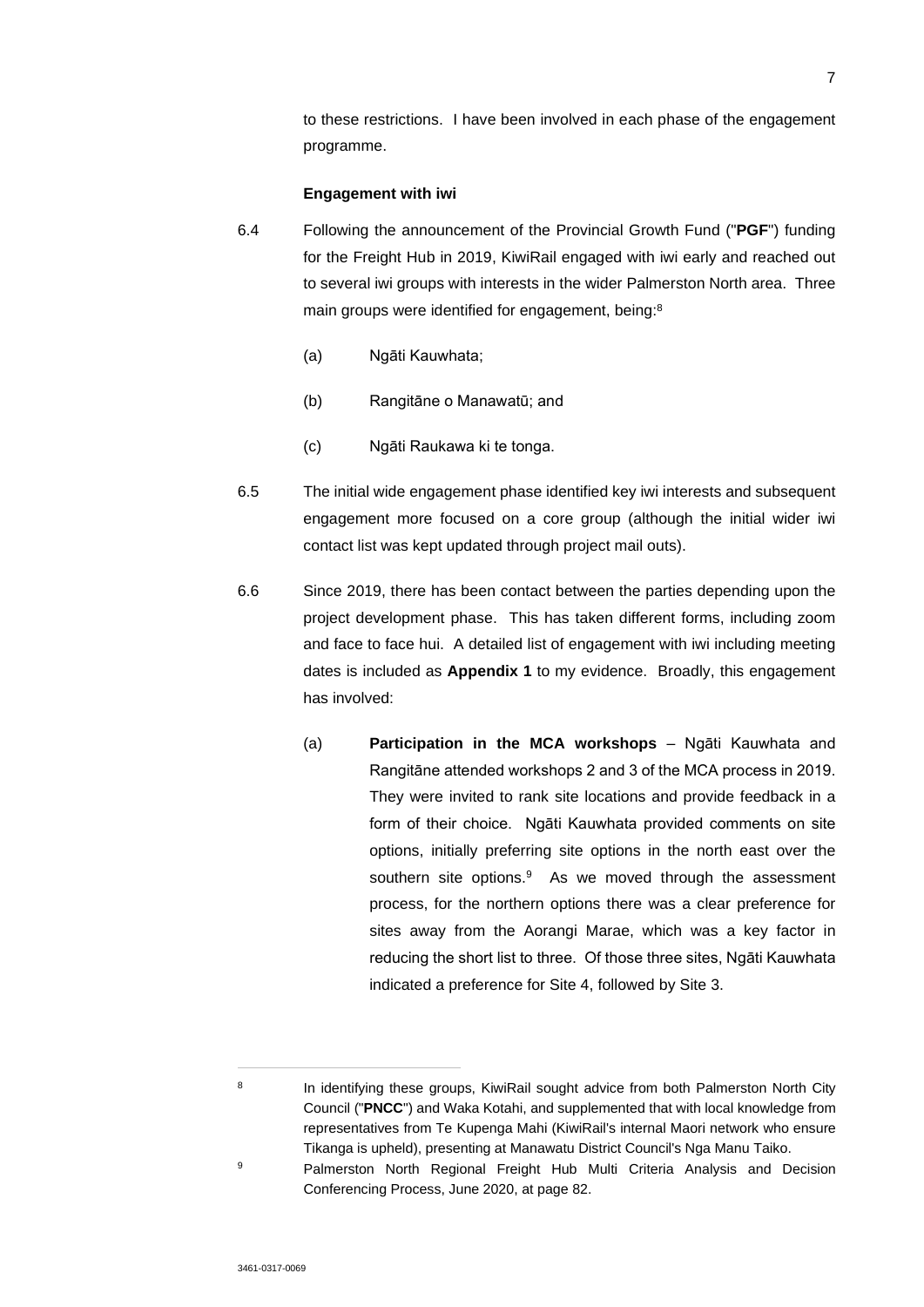Rangitāne indicated a preference for Sites 3 and 4, either side of Railway Road near Bunnythorpe, subject to a more detailed assessment of the impact on sites of significance and waterways. Site options to the north and furthest south were considered less acceptable due to their proximity to the Manawatu and Oroua Rivers, respectively.<sup>10</sup>

- (b) **Site visits** KiwiRail was invited to attend site visits, including a joint site visit in September 2020 with Ngāti Kauwhata so that KiwiRail could gain better local and cultural insights in relation to the Site. The project team also visited Aorangi Marae (at which Ngāti Kauwhata representatives were present) in October 2020 to discuss the reasons for the selected site for the Freight Hub, concerns relating to the Aorangi Marae, and how the mutual relationship should be formalised.
- (c) **Hui**  KiwiRail has held various hui, including zoom hui where face to face meetings were not possible due to Covid-19 restrictions, to provide updates on the progress of the project and discuss ways to formalise the parties' relationships moving forward. After the Christmas break in 2020, Ngāti Kauwhata suggested the establishment of a formal hui forum where the mana whenua would sit to work on the development of a cooperative working framework. Meetings were scheduled to progress a formal reset hui which culminated in the Ngati Kauwhata and Freight Hub hui at BNZ Partners Centre, Palmerston North in March 2021. This represented the start of a joint partnership forum to address the relationship, values and framework for moving on through the Freight Hub project stages.
- 6.7 KiwiRail has been exploring ways to formalise the relationships with iwi to foster a positive and effective working relationship going forward.<sup>11</sup> KiwiRail has proposed a condition which requires the development of a formal mana whenua engagement framework, which will then provide for the incorporation of iwi values from the design, through to implementation. KiwiRail intends to enable iwi to determine how they wish to work on the project and ensure that their values are represented throughout.<sup>12</sup>

<sup>10</sup> Palmerston North Regional Freight Hub Multi Criteria Analysis and Decision Conferencing Process, June 2020, at page 82.

<sup>11</sup> Section 92 Information Request response, questions 95 and 96 response.

<sup>12</sup> Section 92 Information Request response, question 97 response.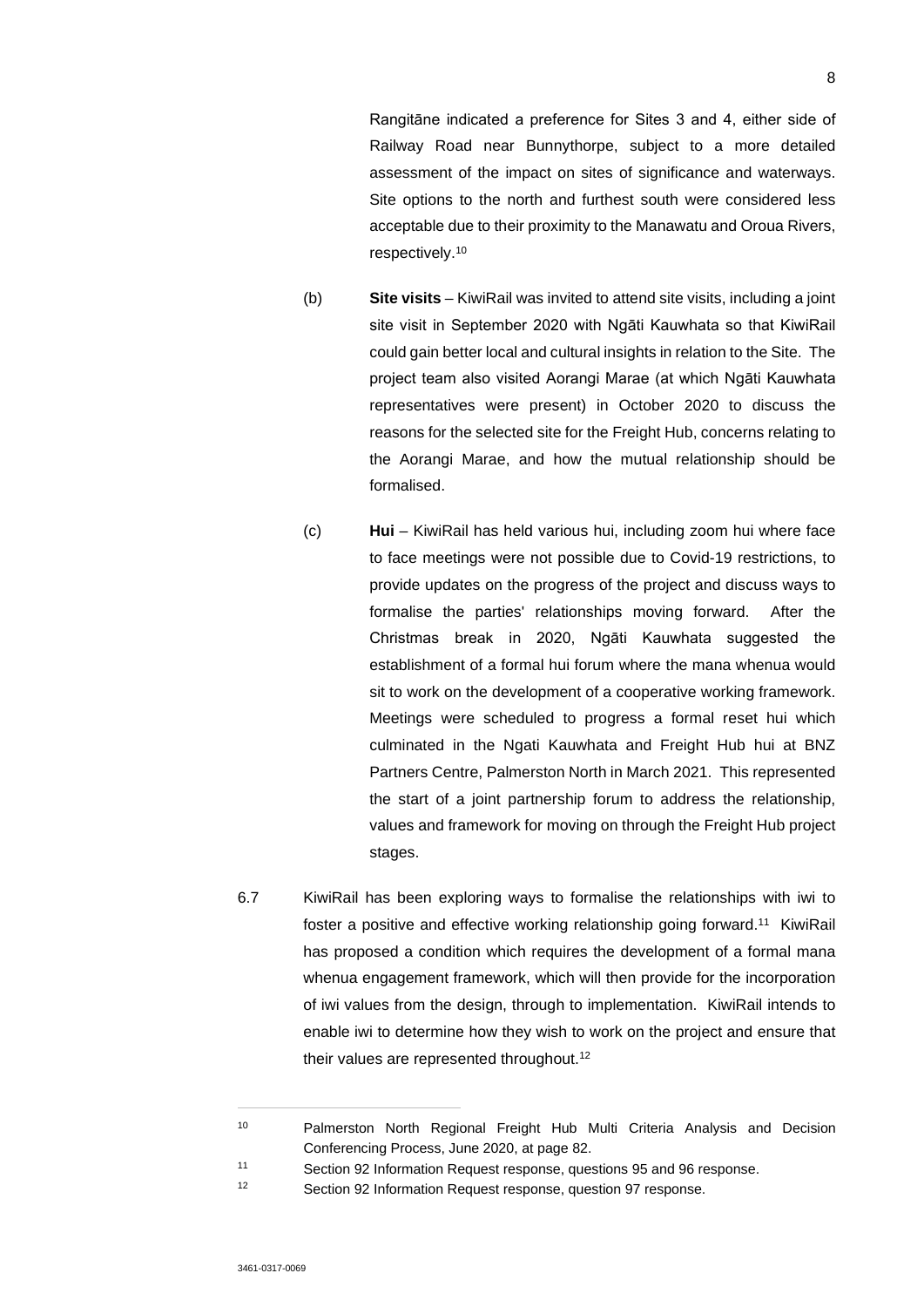6.8 In addition to the proposed NoR mana whenua engagement framework, KiwiRail and iwi are working towards developing a working framework agreement. Iwi engagement will continue throughout the development of the Freight Hub as part of KiwiRail's ongoing commitment towards developing effective and productive iwi partnerships.

#### **Engagement with Councils**

- 6.9 To ensure efficient alignment and integration of initiatives, KiwiRail has been working with PNCC and Horizons Regional Council ("**HRC**"), as key stakeholders in the region.
- 6.10 Since a very early stage of the project, KiwiRail has been working with PNCC to ensure that the Freight Hub aligns with the PNCC's strategic planning and the city's economic growth aspirations.<sup>13</sup> From the outset, PNCC attended the three workshops held as part of the MCA process and since the Site was selected, KiwiRail has also been working with the PNCC to understand how the Freight Hub can integrate with PNCC's plans for this area, including planned improvements to the transport network as well as the impacts on PNCC's infrastructure assets that are within or near the Site.
- 6.11 Acknowledging that the Freight Hub will also require regional consents, KiwiRail has also been working with HRC. The HRC has also been involved with the Freight Hub project from its infancy, attending Workshop 3 of the MCA process where the Freight Hub site was identified from a short list of options.<sup>14</sup> KiwiRail has since kept the HRC up to date as the project has progressed and this engagement is ongoing.<sup>15</sup>

#### **Engagement with landowners**

- 6.12 It was important to KiwiRail that we engaged with directly affected landowners as soon as practicable and kept them informed throughout the process.<sup>16</sup>
- 6.13 Immediately prior to the announcement of the preferred site for the Freight Hub in July 2020 and wider community engagement, letters were sent to all landowners that were identified as being within or immediately adjacent to the Site. These letters offered face to face meetings with a KiwiRail representative and a property specialist. Most landowners requested a face to face meeting,

<sup>13</sup> Community Engagement Summary Report, October 2020, at section 3.

<sup>14</sup> Community Engagement Summary Report, October 2020, at section 3.2.

<sup>15</sup> Community Engagement Summary Report, October 2020, at section 3.2.

<sup>16</sup> Community Engagement Summary Report, October 2020, at section 3.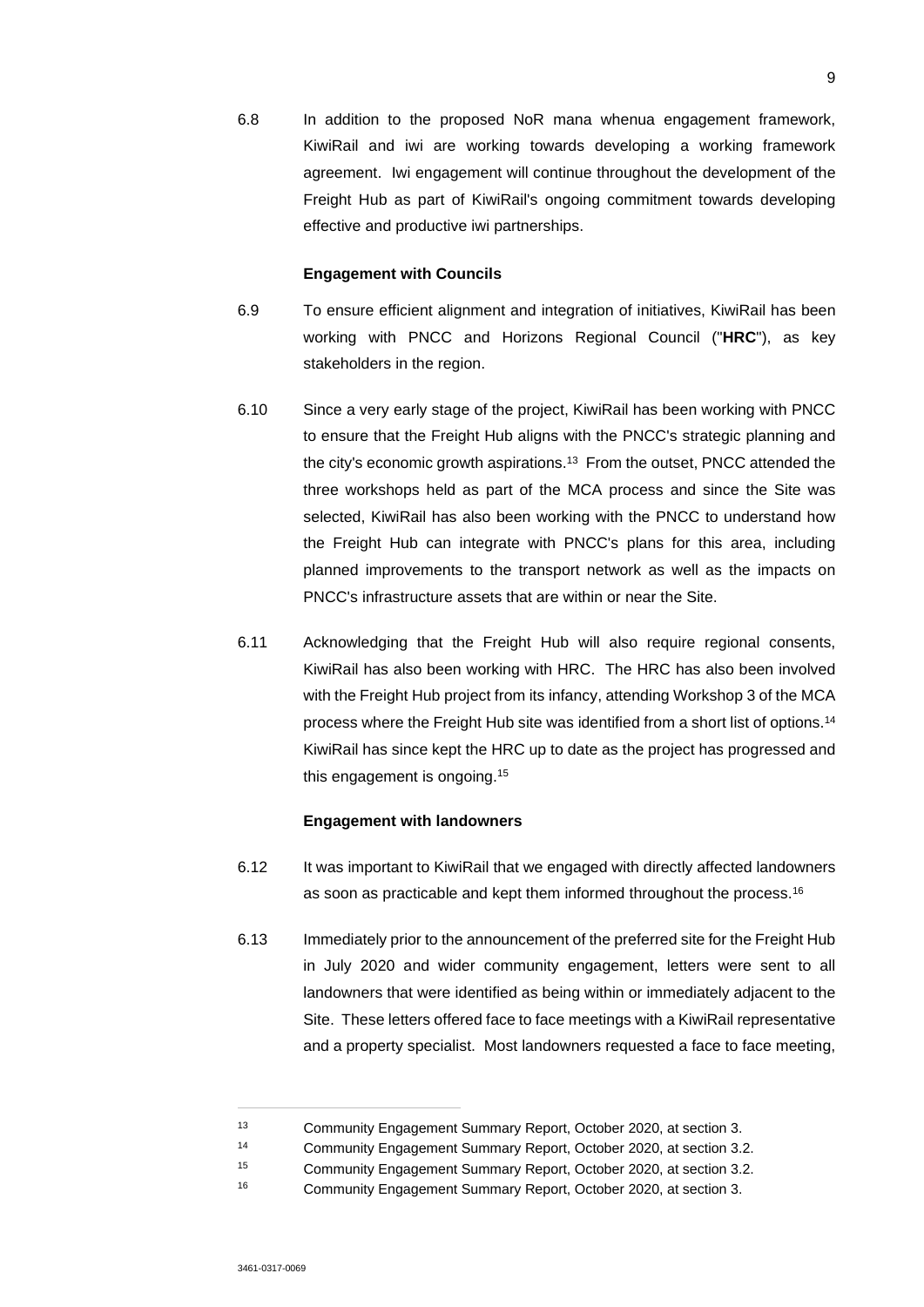and these meetings took place between 2 July 2020 and 15 August 2020.<sup>17</sup> I attended a number of these meetings.

6.14 Along with funding to consent the project, KiwiRail received funding from the PGF to commence land acquisition. In response to approaches from some landowners within the footprint, we have commenced acquiring land within the footprint. To date, 6 properties (approximately 41% of the Site) have been acquired by KiwiRail.

### **Engagement with key stakeholders**

- 6.15 As well as the local and regional authorities, KiwiRail recognises that there are a range of other stakeholders that have an interest in the development of the Freight Hub. In particular, KiwiRail has been engaging with Waka Kotahi to ensure that the Freight Hub aligns and can efficiently integrate with the regional road network and the Palmerston North Integrated Transport Initiative. Broader Government transport objectives have also been discussed like mode-neutral decision making and emissions reductions.<sup>18</sup>
- 6.16 KiwiRail has also worked closely with key business stakeholders in the Palmerston North area, including the Central Economic Development Agency, as well as landowners within the North East Industrial Zone ("**NEIZ**"), including Foodstuffs North Island Limited. As discussed in further detail below, KiwiRail is working closely with these key stakeholders to develop strategies and practical options to realise the potential wider benefits of the Freight Hub for nearby commercial operations.<sup>19</sup>
- 6.17 KiwiRail has also been engaging with various utility providers who operate within the vicinity of the Freight Hub, such as Transpower, First Gas and Powerco as well as Palmerston North Airport. This engagement has focused around ensuring the protection of and managing potential adverse effects on infrastructure and assets.

#### **Engagement with the wider community**

6.18 Following the announcement of the Master Plan concept for the Freight Hub in 2019, KiwiRail held a drop-in session and two presentations at Bunnythorpe School in February 2020. This was designed to give the community an

<sup>17</sup> Community Engagement Summary Report, October 2020, at section 4.4.

<sup>18</sup> Community Engagement Summary Report, October 2020, at section 3.

<sup>19</sup> Community Engagement Summary Report, October 2020, at section 3.2.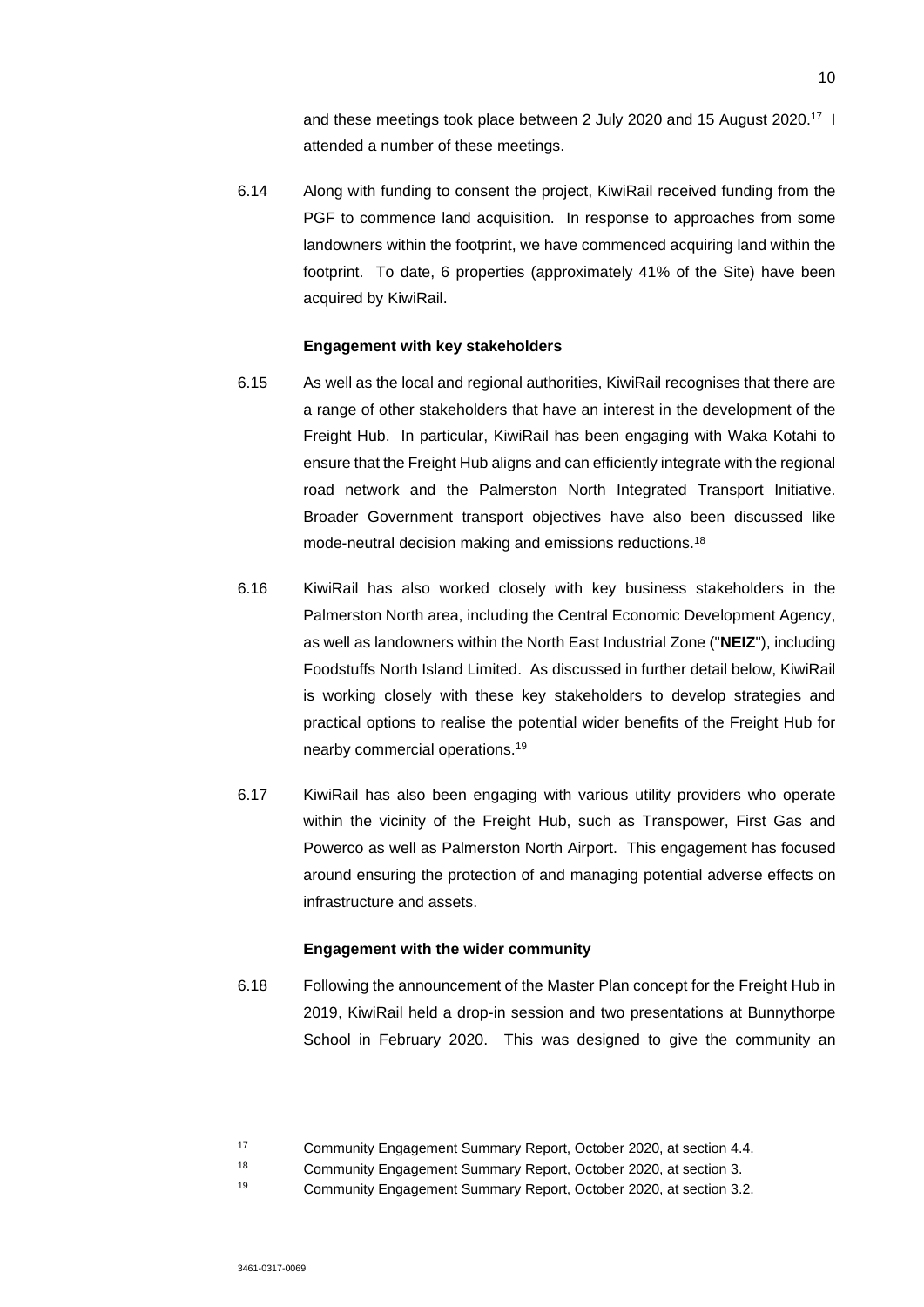overview of the project, the Master Plan and the site selection process. Approximately 300 people attended these sessions.<sup>20</sup>

- 6.19 Following this, KiwiRail has ensured the community were kept up to date as the project developed and had an opportunity to provide feedback on the Freight Hub. In July 2020, community drop-in sessions were held following the Ministerial announcement of the preferred site. While some of the details of the design and Designation Extent were still being developed at that stage, in line with its engagement objectives, KiwiRail wanted to continue the conversation with the community and provide them with the opportunity to have their say before that work was finalised.
- 6.20 These drop-in sessions were held at various locations, including Bunnythorpe School, The Plaza, and the Albert Street Market. A zoom session was also held for those who could not attend an in person drop-in session, where information was provided on the Freight Hub and questions could be raised.<sup>21</sup> The community was able to provide input on hard copy forms, which were handed out at the drop-in sessions.<sup>22</sup>
- 6.21 A Social PinPoint website was also set up to provide an online interactive map, where people could make comments in relation to a specific issue and initiate discussions on particular topics.
- 6.22 Following the engagement period held in July 2020, KiwiRail further refined the concept design and Designation Extent taking into account the community's input. KiwiRail then presented this updated design to the community in September 2020 with further opportunities for the public to provide feedback directly to the project team. Community drop in sessions were held on 22, 23 and 24 September 2020.<sup>23</sup> Letters were again sent to affected landowners with an opportunity to meet with KiwiRail.<sup>24</sup>
- 6.23 Interested members of the community could also opt in to receive regular email updates on the project and provide an explanation of how they can get involved. KiwiRail established a project email inbox also to provide a direct point of contact for interested parties to submit feedback and questions to KiwiRail. <sup>25</sup>

<sup>20</sup> Community Engagement Summary Report, October 2020, at section 4.3.

<sup>21</sup> Community Engagement Summary Report, October 2020, at section 4.4.

<sup>&</sup>lt;sup>22</sup> Community Engagement Summary Report, October 2020, at section 4.4.

<sup>23</sup> Community Engagement Summary Report, October 2020, at Table 6, section 4.5.

<sup>&</sup>lt;sup>24</sup> Community Engagement Summary Report, October 2020, at section 4.4.

<sup>25</sup> Community Engagement Summary Report, October 2020, at section 4.4.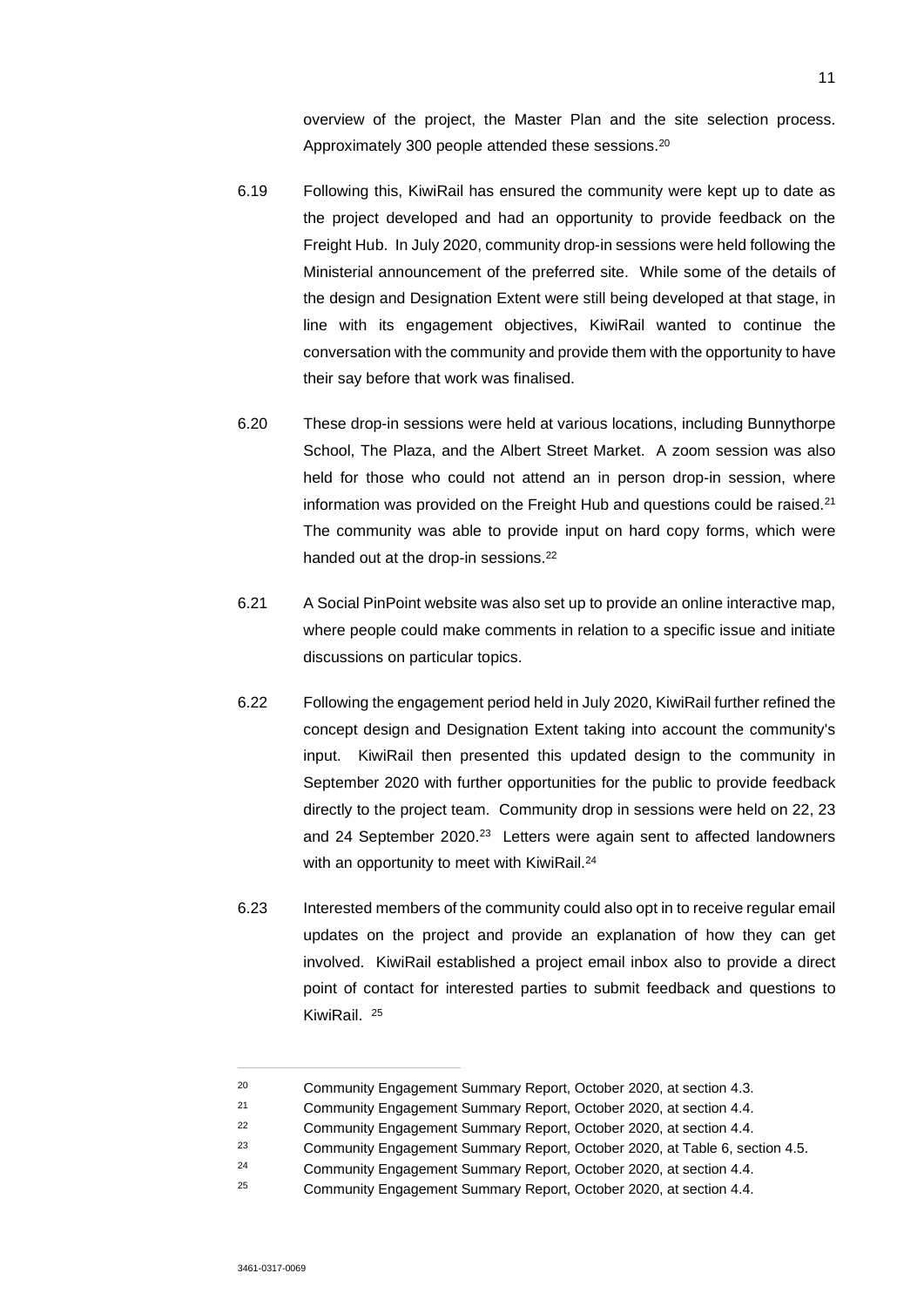- 6.24 KiwiRail also provided regular media updates at key milestones for the project. These updates were provided online on KiwiRail's website, on KiwiRail social media accounts and in print adverts. This was regularly monitored throughout the project. KiwiRail's website provided a space for the community to view images, videos, FAQs and other digital tools used to provide information on the Freight Hub.<sup>26</sup>
- 6.25 KiwiRail has and continues to remain accessible to affected landowners and the wider community to discuss concerns in relation to the Freight Hub through the project inbox.

## **7. RESPONSE TO SUBMISSIONS AND SECTION 42A REPORT**

- 7.1 KiwiRail requested that the PNCC publicly notify the NoR, to ensure the community were provided with an opportunity to comment on the documents lodged as part of the NoR.
- 7.2 KiwiRail has carefully reviewed each submission and considered the matters raised in those submissions. The submissions have been addressed by the relevant technical expert in their evidence. A number of matters raised in submissions that are relevant to my evidence are also raised in the Section 42A Report and I address these below.

## **Community engagement**

- 7.3 Various submitters have asserted that there has been a lack of engagement and information provided by KiwiRail and have raised concerns with the way in which KiwiRail has conducted engagement with the local community.<sup>27</sup>
- 7.4 As noted above, I have personally been involved with each phase of KiwiRail's program for the Freight Hub. Consultation with affected parties, key stakeholders and the Bunnythorpe community has been ongoing since the announcement of the Master Plan concept for the Freight Hub in 2019. As explained in section 6 above, prior to lodgement of the NoR, KiwiRail carried out extensive public consultation.

<sup>26</sup> Community Engagement Summary Report, October 2020, at section 4.4.

<sup>27</sup> Submission 26 by Peter Hurly, submission 35 by Robyn Curtis, submission 39 by Letitia Stick, submission 47 by Aaron Fox, submission 72 by Danelle O'Keeffee and Duane Butts.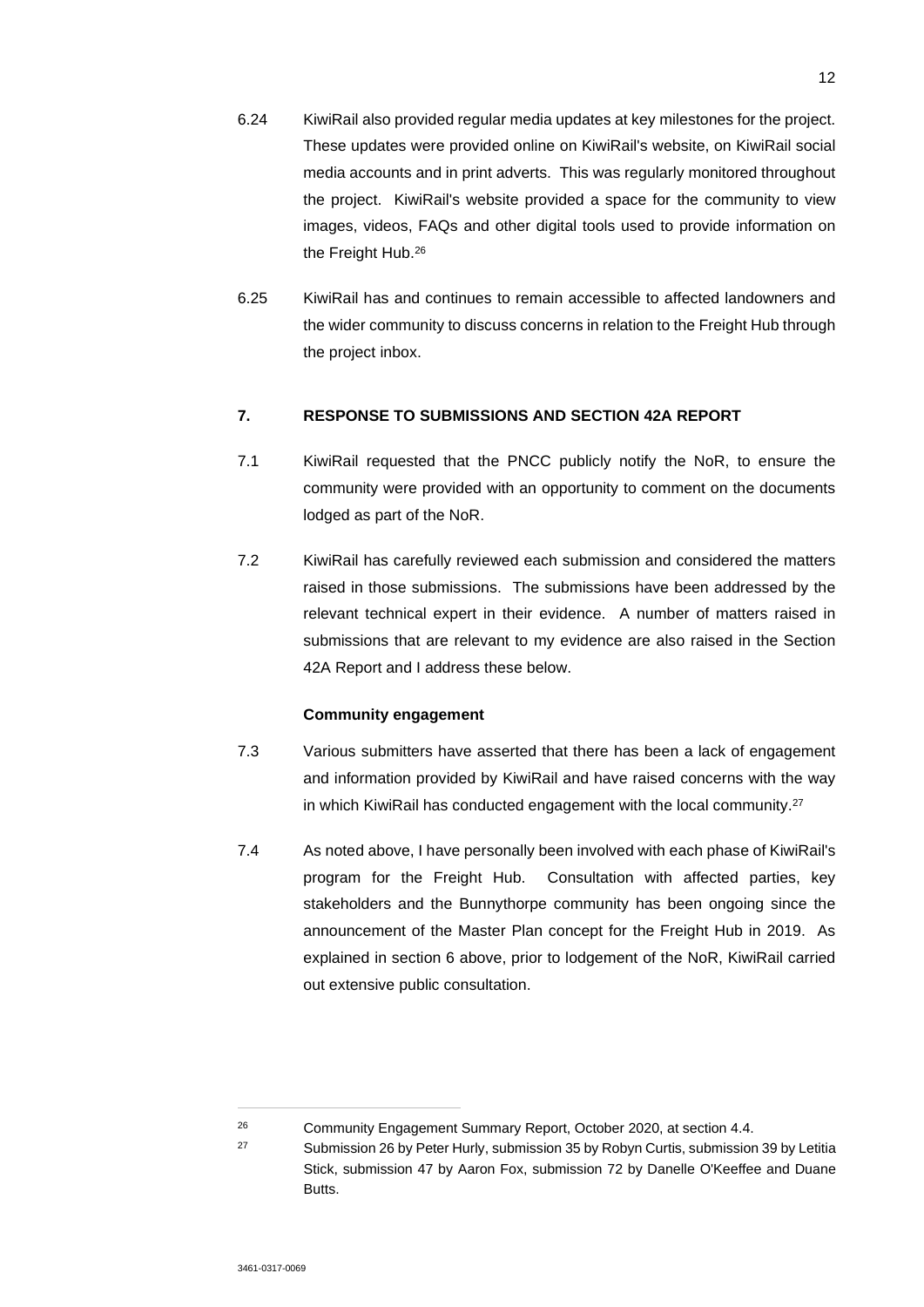- (a) establish a Community Liaison Forum to enable KiwiRail to provide information to, and receive feedback from, the community on any matters relating to the construction and operation of the Freight Hub;
- (b) appoint a Community Liaison Person as a point of contact for all enquiries relating to the Freight Hub, including land acquisition, construction and operational measures;
- (c) prepare a Construction Engagement Plan to outline a process to ensure that the community is provided with information during the construction of the Freight Hub; and
- (d) establish a register of any complaints received and action undertaken by KiwiRail to address complaints. Updates on the complaints register shall be provided through the Community Liaison Forum.
- 7.6 The purpose of these conditions and further refinements that have been made to these conditions is discussed in the evidence of Ms Bell and Ms Austin.

# **Iwi engagement**

- 7.7 In their submissions, Ngāti Kauwhata, Ngati Turanga, Rangitāne o Manawatū and Ngati Raukawa have requested that a panel be created, which they can be part of, to include tanagata whenua in decision making for the Freight Hub, particularly in relation to natural resources within their rohe.<sup>28</sup>
- 7.8 KiwiRail is committed to developing effective and productive iwi partnerships. As explained in section 6 of my evidence above, KiwiRail has directly engaged with Ngāti Kauwhata, Rangitāne o Manawatū and Ngāti Raukawa since the announcement of the PGF for the Freight Hub in 2019. Since then, there has been ongoing contact between the parties. Engagement with iwi has taken different forms and both formal and informal feedback has been provided in relation to the Freight Hub.
- 7.9 KiwiRail has a strong desire for iwi to have an ongoing role in the design and delivery of the Freight Hub. KiwiRail has proposed an NoR condition which

<sup>&</sup>lt;sup>28</sup> Submission 14 by Ngāti Kauwhata, submission 49 by Ngati Turanga, submission number 69 by Rangitāne o Manawatū, submission 96 by Ngāti Raukawa.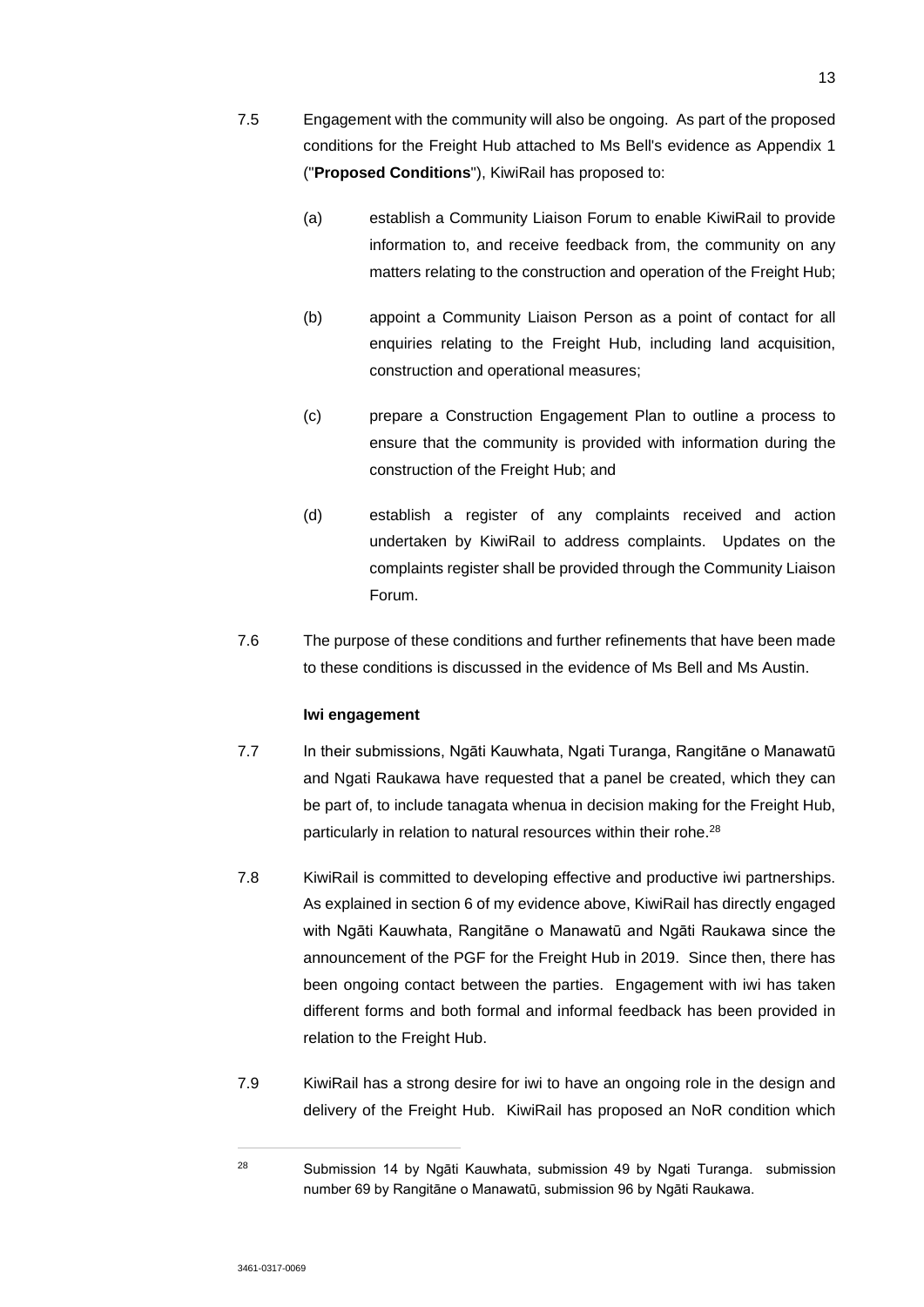requires the development of a mana whenua engagement framework, which will provide for the incorporation of iwi values from the design, through to implementation. The matters raised in iwi submissions can be addressed through this framework. The framework provides a mechanism for a panel to be established and KiwiRail intends work with iwi to develop the detail of this framework through meetings and hui.

- 7.10 The Council Officers have raised concerns that proposed condition lacks specificity.<sup>29</sup> KiwiRail proposed this engagement framework as a mechanism to enable iwi to determine how they wish to be involved on the project to ensure their visions and values are represented throughout.<sup>30</sup> KiwiRail did not consider that it was appropriate to pre-empt or require an outcome as part of the proposed conditions while engagement with iwi was ongoing as it is important to KiwiRail that the framework and forum developed reflects the outcomes that both KiwiRail and mana whenua wish to see from it.
- 7.11 The need for Cultural Values Assessments from mana whenua has also been raised in submissions<sup>31</sup> and by the Council Officers.<sup>32</sup> KiwiRail agrees that the design and mitigation of the Freight Hub should be informed by a comprehensive understanding of the cultural values of the site and the wider area. KiwiRail has had initial conversations with iwi about preparing cultural values assessments. KiwiRail also acknowledges that this has been a particularly busy period for iwi with other commitments, such as Waitangi Tribunal hearings taking place and the resourcing constraints that this presents. KiwiRail will continue to work with iwi to ensure they are appropriately resourced to provide input. It remains our view that it is not appropriate for KiwiRail (on its own) to assess the cultural values of the Site and wider area and we are continuing to work with iwi in this regard.

### **Integration with the NEIZ**

7.12 Some of the Council's technical experts consider that in order to achieve an efficient freight precinct a high degree of integration is required between the Freight Hub and the NEIZ. This is supported by the Council Officers. The Council Officers have proposed a range of mechanisms to address this, including preserving the ability for a dedicated freight corridor between the

<sup>29</sup> Section 42A Report, dated 18 June 2021, at paragraph 448.

<sup>30</sup> Section 92 Information Request response, question 97 response.

<sup>31</sup> Submission 51 by Manawatu District Council.

<sup>32</sup> Section 42A Technical Evidence Social Impacts, dated 18 June 2021, at paragraph 71.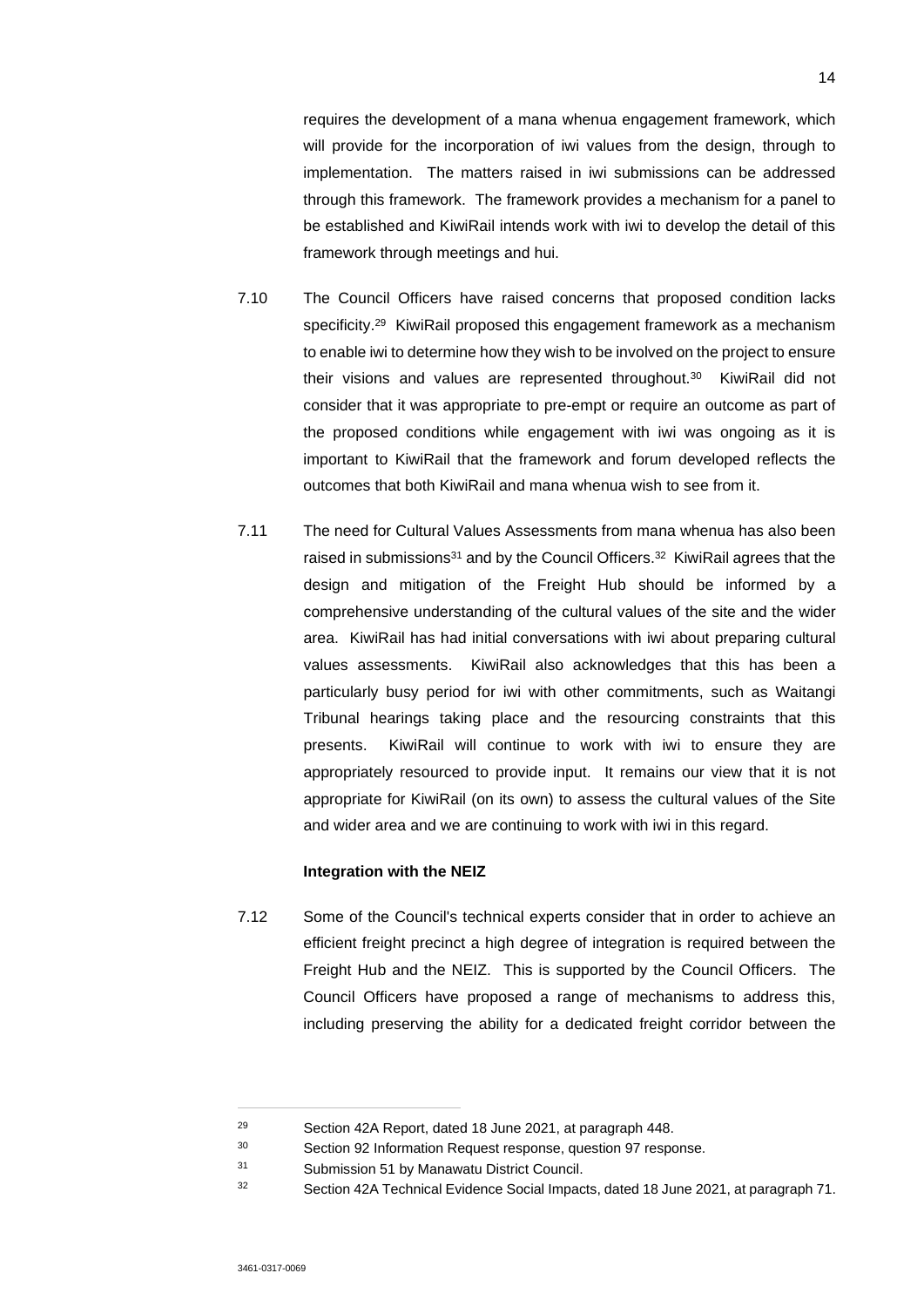Freight Hub and the NEIZ to be established in the future.<sup>33</sup> This is addressed in the evidence of Mr Paling and Mr Georgeson.

- 7.13 Relevant to my evidence, the Council Officers also suggested that KiwiRail actively engage with stakeholders about potential opportunities for integration and proposed (subject to KiwiRail's agreement) that a condition be imposed requiring the establishment of an NEIZ users' group. The proposed purpose of this group would be to determine the appropriate means to provide for safe and efficient freight connections between the NEIZ and the Freight Hub.<sup>34</sup>
- 7.14 KiwiRail shares the Council Officers' desire for the Freight Hub and the NEIZ to be efficiently integrated. KiwiRail has been actively engaging with a range of key stakeholders that have interests in the NEIZ, including PNCC, Waka Kotahi NZ Transport Agency and landowners in the NEIZ, to identify potential opportunities for integration. I have personally participated in a number of meetings and workshops with these stakeholders.
- 7.15 KiwiRail has been invited to participate in a Reference Group and Steering Group to ensure alignment on the Central New Zealand Distribution Hub Strategy and the Palmerston North Integrated Transport Investment Project. The purpose of this group is to provide strategic leadership and an overview to achieve alignment and connection between various strategic projects, organisational collaboration at a governance level, and working together to implement the objectives within the Central New Zealand Distribution Hub Strategy and the Palmerston North Integrated Transport Investment Project.
- 7.16 In terms of realising the potential benefits of a freight precinct in this area, the Freight Hub is only one piece of the puzzle. The engagement with these stakeholders is ongoing, independent of this NoR process and should continue to occur alongside the development of the Freight Hub. In light of this, I do not consider that it would be appropriate to require an NEIZ users' group to be established as a condition on KiwiRail's designation.
- 7.17 The Freight Hub proposal has been informed by a well-designed Master Plan as well as a robust site selection and design process, to ensure that it meets KiwiRail's operational requirements and manages the effects on the environment. KiwiRail has worked with, and listened to, key stakeholders and the community in putting this proposal together and is committed to working

<sup>33</sup> Section 42A Report, dated 18 June 2021, at paragraph 723.

<sup>34</sup> Section 42A Report Planning Companion, dated 18 June 20201, at page 38.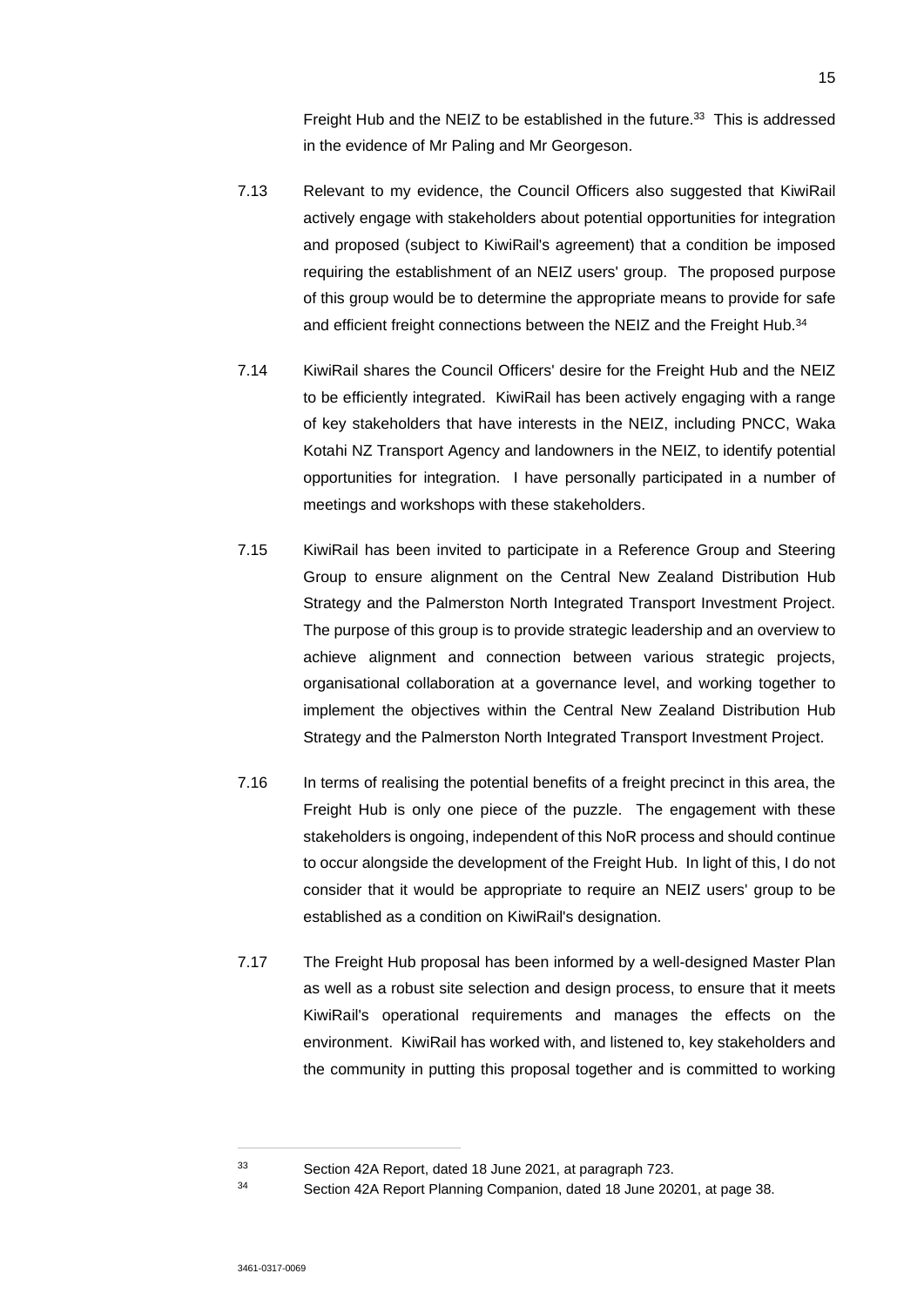with all interested parties on the delivery of the Freight Hub over the lifetime of the project.

**Olivia Poulsen** 

**9 July 2021**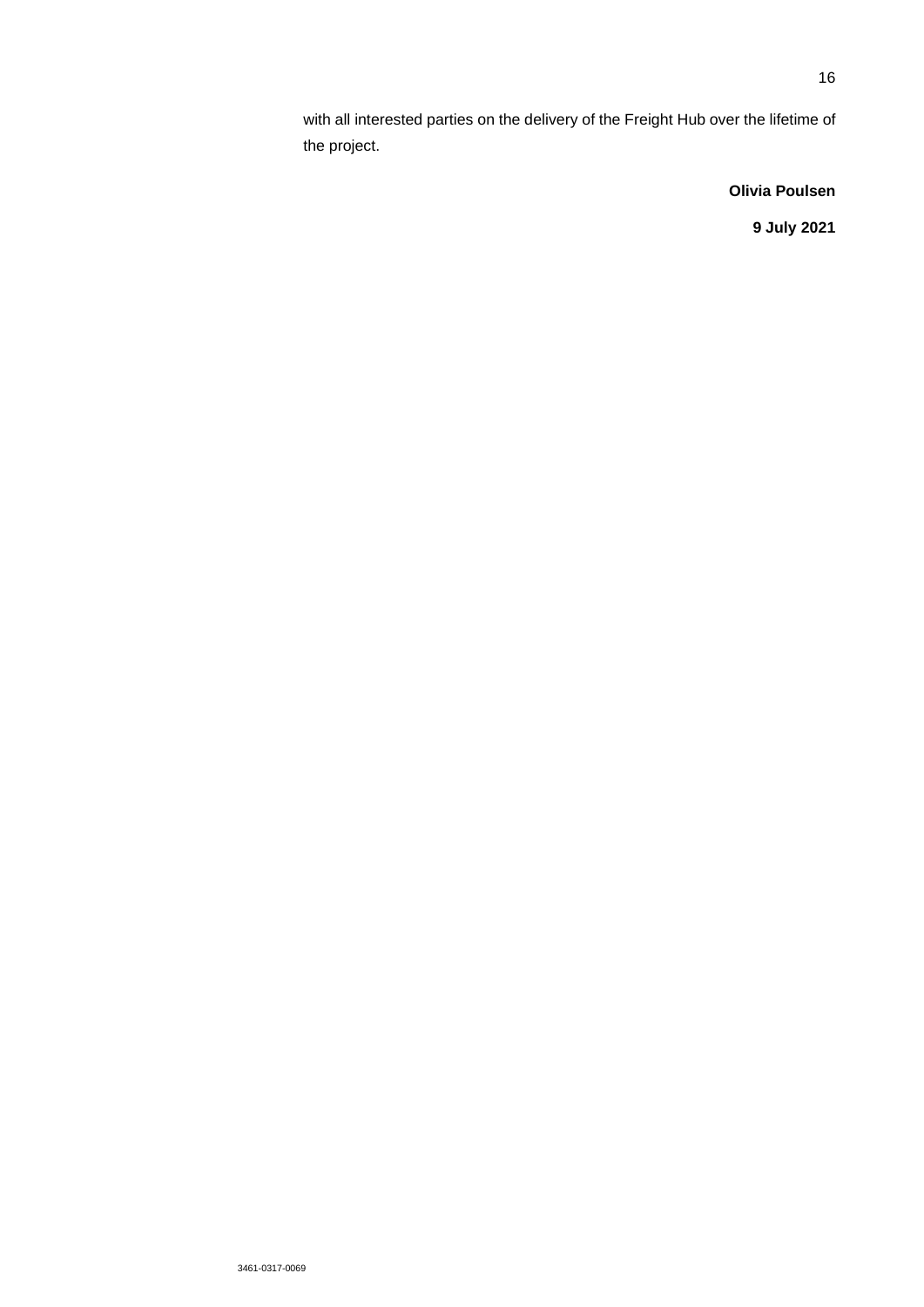# **Appendix 1 - Iwi Engagement**

| <b>Iwi</b>     | Date              | <b>Form</b>                                                                              | <b>Purpose</b>                                                                                                                                          |
|----------------|-------------------|------------------------------------------------------------------------------------------|---------------------------------------------------------------------------------------------------------------------------------------------------------|
| Ngāti Kauwhata |                   |                                                                                          |                                                                                                                                                         |
|                | November 2018     | Phone / Kanohi-ki-te-<br>Kanohi                                                          | Initial contact with Ngāti<br>Kauwhata CEO                                                                                                              |
|                | <b>March 2019</b> | Email out to all local<br>iwi                                                            | Project start up                                                                                                                                        |
|                | 13 September 2019 | Kanohi-ki-te-Kanohi<br>at MDC offices Rarite<br>Mataki                                   | Project introduction and<br>invitation to attend MCA<br>process                                                                                         |
|                | 8 October 2019    | Kanohi-ki-te-Kanohi<br>KiwiRail<br>representatives and<br>Dennis Emery, Rarite<br>Mataki | MCA process invitation                                                                                                                                  |
|                | 25 September 2019 | Workshop with<br>KiwiRail and wider<br>project team and<br>stakeholders                  | $MCA$ workshop $2$ – attend<br>and provide commentary                                                                                                   |
|                | 20 November 2019  | Workshop with<br>KiwiRail and wider<br>project team and<br>stakeholders                  | MCA workshop 3 - attend<br>and provide commentary                                                                                                       |
|                | 21 February 2020  | Kanohi-ki-te-Kanohi<br>139 South Street<br>FEILDING (Iwi<br>Offices), Denis<br>Emery     | Project and relationship<br>agreement - discussion of<br>Ngāti Kauwhata's<br>development interests and<br>concerns with impacts on<br>the Aorangi Marae |
|                | 3 April 2020      | Teams meeting -<br>during Covid-19<br>lockdown period                                    | Covid-19 assistance and<br>Kawenata, discussion<br>relating to the preferred site<br>announcement                                                       |
|                | 20 April 2020     | Teams meeting<br>called by Stephen<br>Thomas (KiwiRail)                                  | Relationship agreement,<br>discussion of shortlisted<br>sites north of Palmerston<br>North and Covid-19 updates<br>in relation to the Freight<br>Hub.   |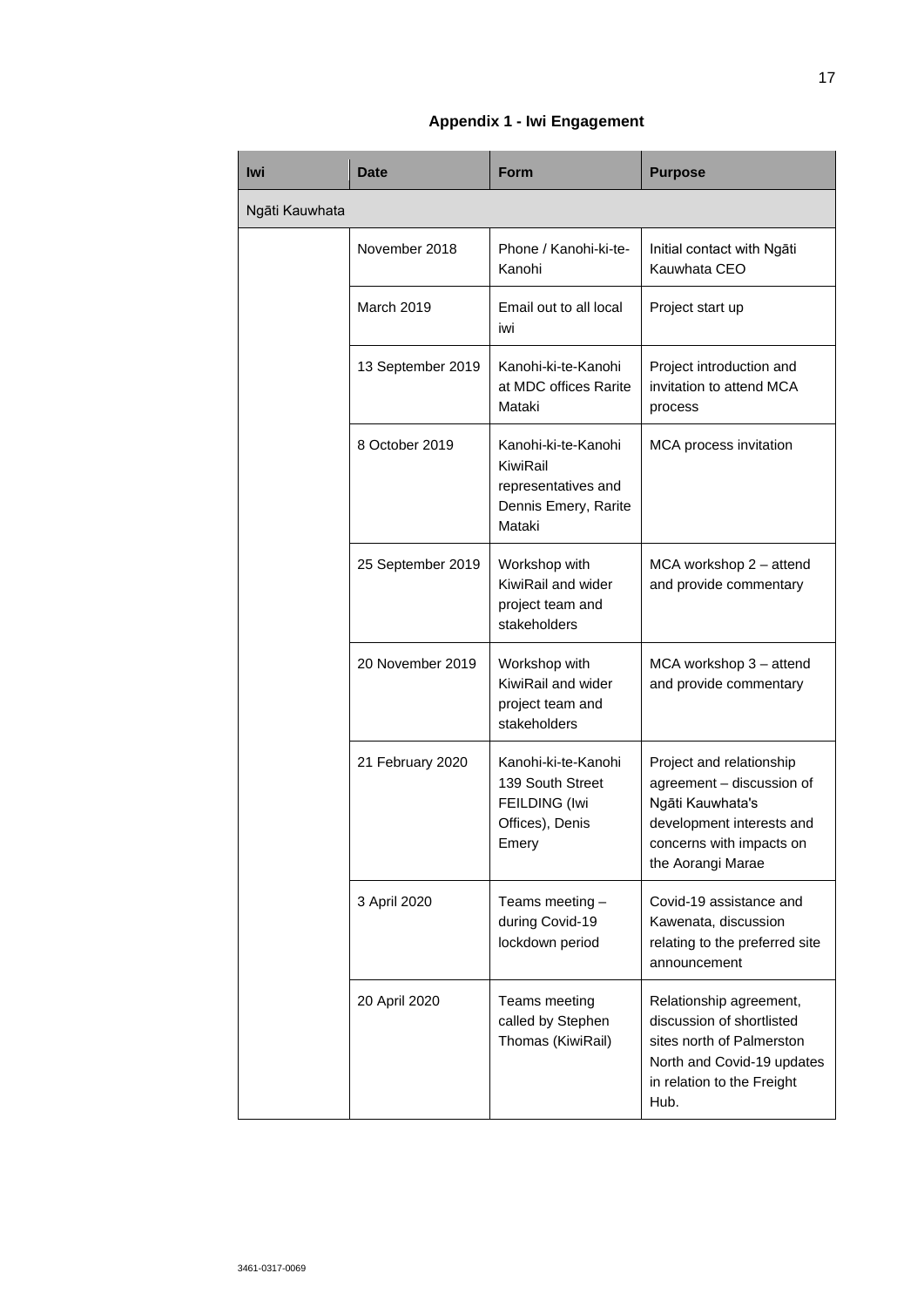| <b>Iwi</b> | Date              | <b>Form</b>                                                                                                  | <b>Purpose</b>                                                                                                                                                                                                         |
|------------|-------------------|--------------------------------------------------------------------------------------------------------------|------------------------------------------------------------------------------------------------------------------------------------------------------------------------------------------------------------------------|
|            | 2 July 2020       | Minister's<br>announcement of<br>preferred site                                                              | Representatives of Ngāti<br>Kauwhata attended the<br>Minister's announcement of<br>the preferred site                                                                                                                  |
|            | 17 August 2020    | Teams meeting<br>Tiratahi Taipana,<br>Dennis Emery, Jeff<br>Rakatau, Sir Mason<br>Durie                      | Discussion of the site<br>selection process, Iwi<br>Employment matters, local<br>road issues (acknowledging<br>a recent fatality on Railway<br>Road), Kawenata                                                         |
|            | 18 September 2020 | Field trip for KiwiRail<br>staff                                                                             | Joint Site visit to hear about<br>iwi history and relationship<br>to the area, to gain local and<br>cultural insights in relation to<br>the Site                                                                       |
|            | 24 September 2020 | Te Papa catch up<br>with Denis Emery<br>and Goncalo Sintra                                                   | Discussion of Freight Hub<br>impacts and mitigations                                                                                                                                                                   |
|            | 8 October 2020    | Kanohi-ki-te-Kanohi<br>Ngati Kauwhata<br>offices 139 South<br>Street, Feilding                               | <b>Ongoing Relationship</b><br>development and sharing iwi<br>environmental and<br>educational aspirations                                                                                                             |
|            | 8 October 2020    | Visit to Aorangi<br>Marae                                                                                    | KiwiRail visit met marae<br>trustees to discuss reasons<br>for the selected Freight Hub<br>Site and how a mutual<br>relationship should be<br>formalised                                                               |
|            | 13 November 2020  | Kanohi-ki-te-Kanohi<br>Catch up                                                                              | Discussion between Olivia<br>Poulsen and Meihana Durie<br>about Aorangi Marae safety<br>issues                                                                                                                         |
|            | 27 November 2020  | Kanohi-ki-te-Kanohi<br>Catch up KiwiRail<br>offices Palmerston<br>North Rail Yard.<br><b>Tremaine Avenue</b> | Discussion of a cultural<br>impact assessment report<br>by hapu and Iwi o Ngati<br>Kauwhata, actions from our<br>Aorangi Marae meeting<br>minutes, relationship<br>agreement, confirming the<br>final Freight Hub Site |
|            | 12 March 2021     | BNZ offices 203<br><b>Broadway Avenue</b>                                                                    | Ngāti Kauwhata and<br>KiwiRail hui to start a formal<br>iwi forum to address the                                                                                                                                       |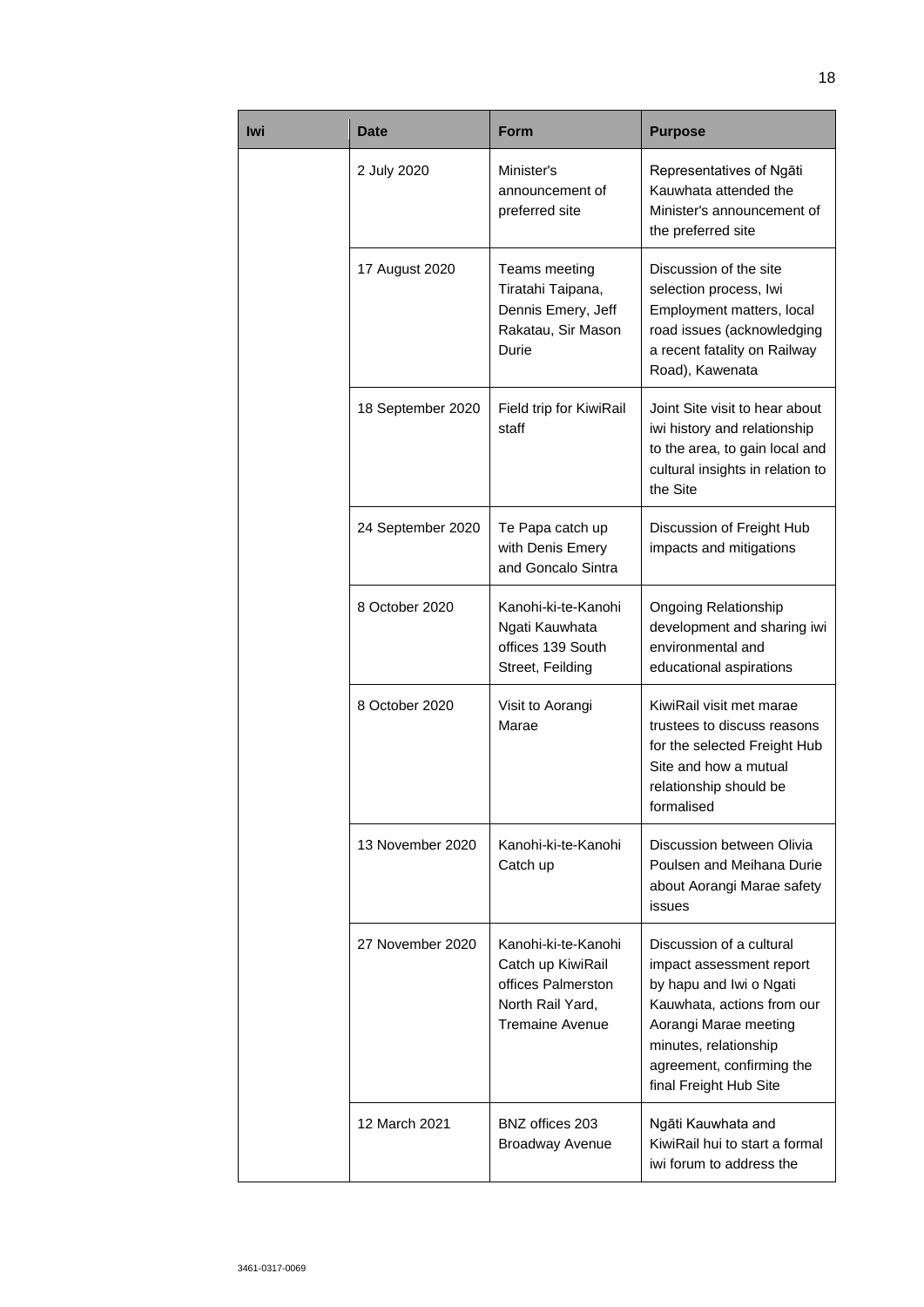| <b>Iwi</b>           | Date              | <b>Form</b>                                                                                 | <b>Purpose</b>                                                                                                           |
|----------------------|-------------------|---------------------------------------------------------------------------------------------|--------------------------------------------------------------------------------------------------------------------------|
|                      |                   |                                                                                             | relationship, values and<br>framework for moving on<br>through the Freight Hub<br>project stages                         |
|                      | 30 May 2021       | Hui Panel at BNZ<br>offices 203 Broadway<br>Avenue                                          | Relationship reset,<br>foundations for moving<br>towards a combined iwi<br>forum, engagement and<br>communications lines |
| Rangitāne o Manawatū |                   |                                                                                             |                                                                                                                          |
|                      | <b>March 2019</b> | Mail out to all local<br>iwi                                                                | Project start up                                                                                                         |
|                      | 12 September 2019 | Face to face at<br>Rangitane offices,<br>$140 - 148$ Maxwells<br>Line, Palmerston<br>North. | Project start up and MCA,<br>start formal engagement                                                                     |
|                      | 25 September 2019 | Attend and provide<br>commentary                                                            | MCA workshop $2$ – attend<br>and provide commentary                                                                      |
|                      | 20 November 2019  | Attend and provide<br>commentary                                                            | MCA workshop 3 - attend<br>and provide commentary                                                                        |
|                      | 15 May 2020       | Teams meeting with<br>Rangitāne, Chris<br>Whaiapu Ruma,<br>Hayden Potaka                    | Project update and<br>discussion of future<br>opportunities                                                              |
|                      | 18 August 2020    | Teams meeting with<br>Rangitāne, Chris<br>Whaiapu                                           | Project update and<br>discussion of the selected<br>Site                                                                 |
|                      | 2 October 2020    | Rangitāne and<br>KiwiRail Freight Hub<br>Teams catch up,<br>Chris Whaiapu Ruma              | Hui was held following the<br>completion of the MCA<br>process to discuss relevant<br>developments of the Freight<br>Hub |
|                      | 22 October 2020   | Hui in Palmerston                                                                           | Hui to provide updates on                                                                                                |

North with Rangitāne, Chris Whaiapu and KiwiRail, held at the iwi office, Maxwells

the Freight Hub, discussion of impacts and mitigations, Cultural Impact Assessment

and formal comment

options.

Line